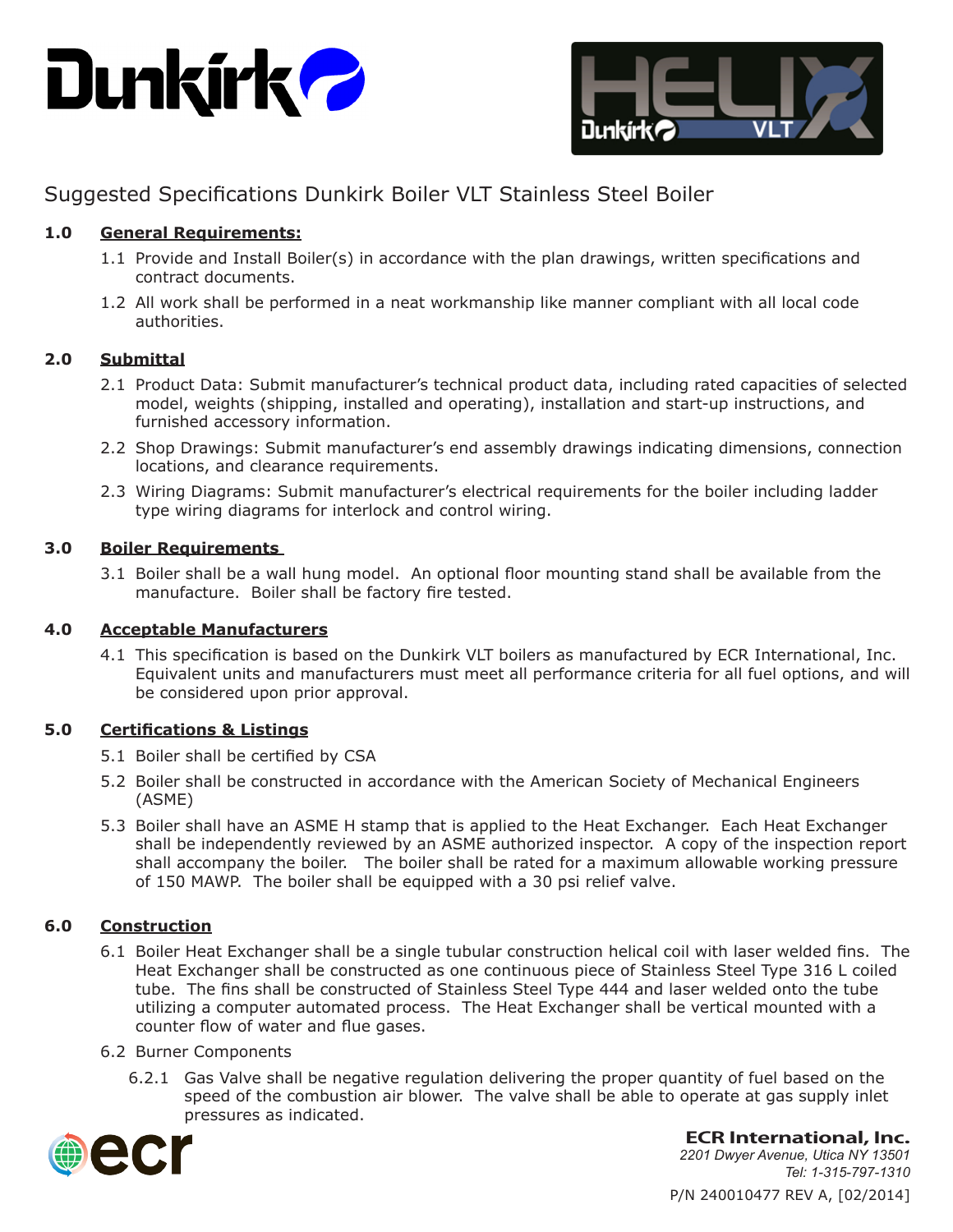| <b>Gas Supply Pressure</b> |                      |                     |                      |
|----------------------------|----------------------|---------------------|----------------------|
| <b>Natural Gas</b>         |                      | <b>Propane</b>      |                      |
| Min.                       | Max.                 | Min.                | Max.                 |
| 3.0" w.c. (0.7 kPa)        | 13.5" w.c. (3.3 kPa) | 5.0" w.c. (1.2 kPa) | 13.5" w.c. (3.4 kPa) |

- 6.2.2 Combustion air blower shall be equipped with a variable speed blower to regulate the amount of premix gas/air through the blower assembly and into the burner. The on board control system shall regulate the speed of the blower to modulate the capacity of the boiler from 20% input firing rate up to 100% input firing rate.
- 6.2.3 Gas Burner shall be constructed of a stainless steel mesh.
- 6.2.4 Ignition system shall consist of a direct spark igniter (DSI) and separate flame sensing rod.

# **7.0 Control System**

7.1 Boiler Control System. Boiler shall feature an integrated modulating control. The control shall sense the supply water, return water and outside air temperatures and adjusts the firing rate to deliver the amount of heat needed to the structure.

Boiler Control System must consist of:

- Replaceable fuse /extra spare fuse shipped with the control.
- User interface with LCD screen display English text—boiler status indication .
- Function Programming Keys Reset, Menu, Enter and arrow s (+ ).
- Central Heating CH and Domestic Hot Water DHW set points. Domestic hot water priority with programmable maximum priority time .
- Outdoor air sensor. Programmable reset curves and warm weather shutdown or fixed water temperature operation.
- Boost function temperature setting and adjustable boost time .
- Integral multiple boiler control capability up to 16 boilers. Requires an optional system sensor
- Service reminder status display on the user interface with programmable settings in a range of 1 to 999 days
- 7.1.1 The control system shall continuously monitor the boiler during operation and standby modes. The control shall operate in such a manor to receive input data from the supply, return and outdoor air temperature sensors and adjust the modulation rate accordingly.
- 7.1.2 The Boiler's control system shall consist of the following safety devices factory installed on the boiler: high limit temperature sensor, vent temperature sensor, heat exchanger temperature limit, UL Listed, probe type Low Water Cut Off (LWCO).

#### **8.0 Primary Secondary Piping System**

- 8.1 The boiler shall be equipped with an internal primary loop and pump.
- 8.2 The internal primary loop piping system will contain a manually operated ball valve. The valve shall be set by the factory in the full open position.

#### **9.0 Low Water Cut Off**

- 9.1 The boiler shall be equipped with a factory wired and installed probe-type low water cut off.
- 9.2 The Low Water Cut off shall contain power and low water condition indicating lights and a manually operated test button.



P/N 240010477 REV A, [02/2014] **ECR International, Inc.** *2201 Dwyer Avenue, Utica NY 13501 Tel: 1-315-797-1310*